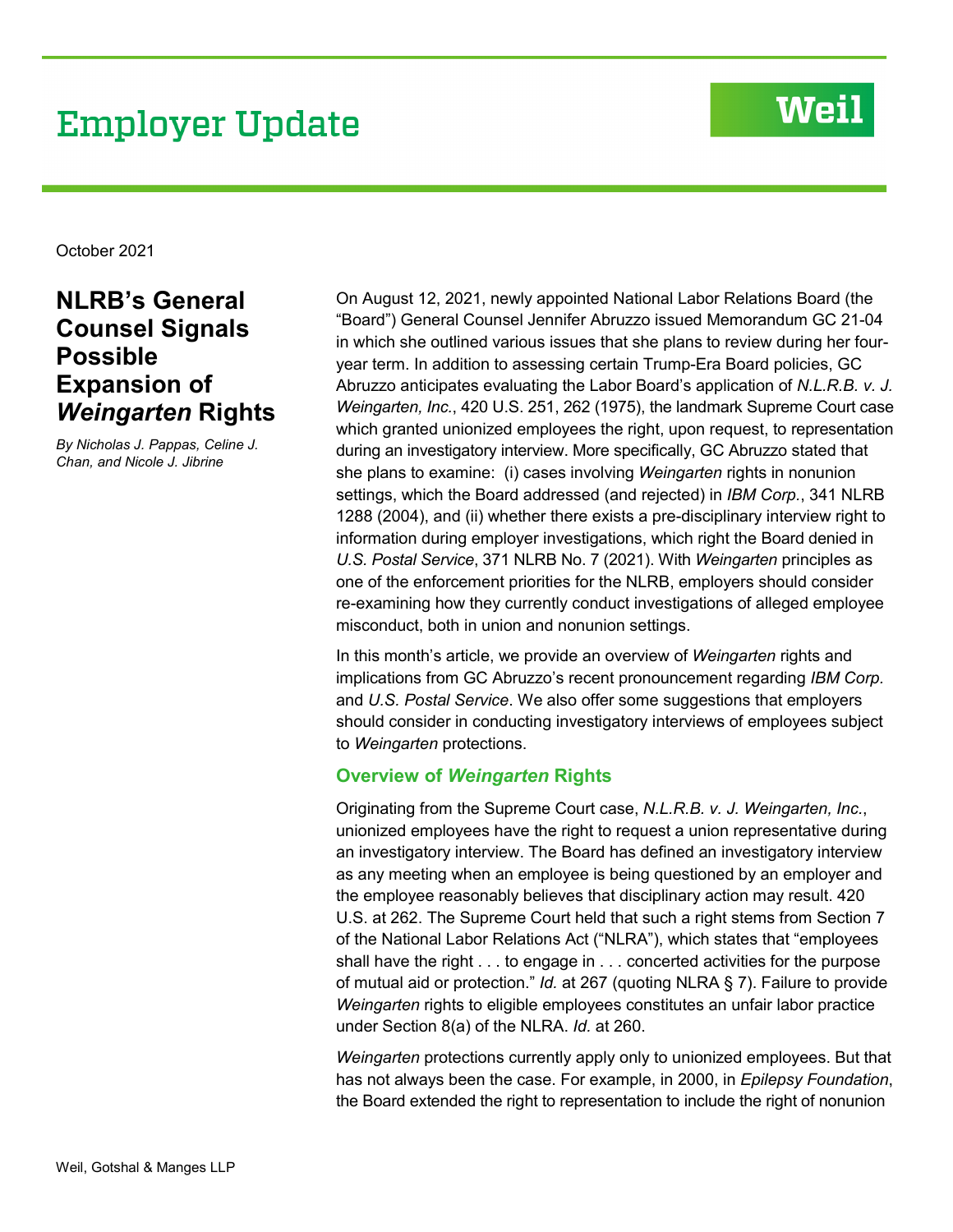workers to have co-workers present during an investigative interview, reasoning that because nonunionized employees also have Section 7 rights, federal labor law also grants them a right to coworker representation. 331 N.L.R.B. 676, 678 (July 10, 2000). Four years later, the Board overturned this decision in *IBM Corp.*, 341 NLRB 1288 (2004), holding that an "employer's right to conduct prompt, efficient, thorough, and confidential workplace investigation" outweighed the right of a non-unionized employee to have a co-worker present during an investigatory interview. *Id.* at 1294.

By calling for a review of *IBM Corp.* in Memorandum GC 21-04, GC Abruzzo has possibly suggested that she may now support an argument to the Board to reinstate *Epilepsy Foundation of Ohio*. Such a shift in Board precedent would impact all U.S. employers who are subject to the NLRA.

### **Pre-Interview Information Requests**

Another area of enforcement outlined in GC Abruzzo's agenda involves the applicability of *United States Postal Service*, in which the Board addressed the issue of whether *Weingarten* creates a right for unions to request information relating to an employer's investigation in advance of the employee's investigatory interview. *U.S. Postal Service*, 371 NLRB No. 7, 1 (July 21, 2021). In *U.S. Postal Service*, the Board held that *Weingarten* did not establish such a right during the pre-interview phase. *Id.* The union requested, "[p]rior to the investigative interview[,] . . . copies of all records and documents including questions to get used in the interview." *Id.* (internal citations omitted). The Board acknowledged that an employer maintains a duty to timely supply information to a union, however, when the information is requested in the context of an investigatory interview, an employer need only provide it at the closing of the investigation rather than while the investigation is ongoing. *Id.* at 2-3.

The Supreme Court's determination in *Weingarten* that employers have no duty to bargain with union representatives during an investigatory interview supported the Board's holding in *U.S. Postal Service*. *Id.* at 3 (citing *Weingarten*, 420 U.S. at 258–259, 260, 263). Because an employers' "duty to furnish information stems from the duty to bargain," and an employer has no duty to bargain during an investigatory interview, the Board held that it follows that an employer is under no obligation to provide information during the investigation. *Id*.

In discussing an employer's duty to respond to a union's request for information prior to the interview, the Board stated that employers need only provide a broad statement as to the subject of the interview, rather than "the information [the employer] has obtained, or [] the specifics of the misconduct to be discussed." *Id.* (quoting *Pacific Telephone & Telegraph Co.,* 262 NLRB 1048, 1049 (1982), *enfd. in rel. part* 711 F.2d 134 (9th Cir. 1983)). Because the union in *U.S. Postal Service* sought information beyond such a generalized statement, the Board held that the employer could rightfully withhold it prior to the employee's interview. *Id.*

GC Abbruzo's focus on cases involving the applicability of *U.S. Postal Service* means that a possible shift in Board precedent could implicate an employers' right to "control[] the manner, form, and timing of [their] investigatory . . . process," *id.* at 3, 4 (internal quotes omitted), and potentially lead to unions obtaining greater access to information before the conclusion of such investigation.

### **Practical Considerations**

Employers should understand *Weingarten* protections and follow proper procedures when an employee requests that a coworker or union representative be present at an investigatory interview. Initially, an employer should determine whether *Weingarten*  protections apply. Under current controlling Board precedent, nonunion employees are not entitled to coworker representation. If a unionized employee requests union representation, he/she has such a right only for an investigatory interview during which a reasonable person would believe disciplinary action may result. In addition, *the employee* has the obligation to make the request for a union representative to be present. *Appalachian Power Co.*, 253 NLRB 931, 933 (1980). A union representative cannot make this request on behalf of the employee. *Id.* The employer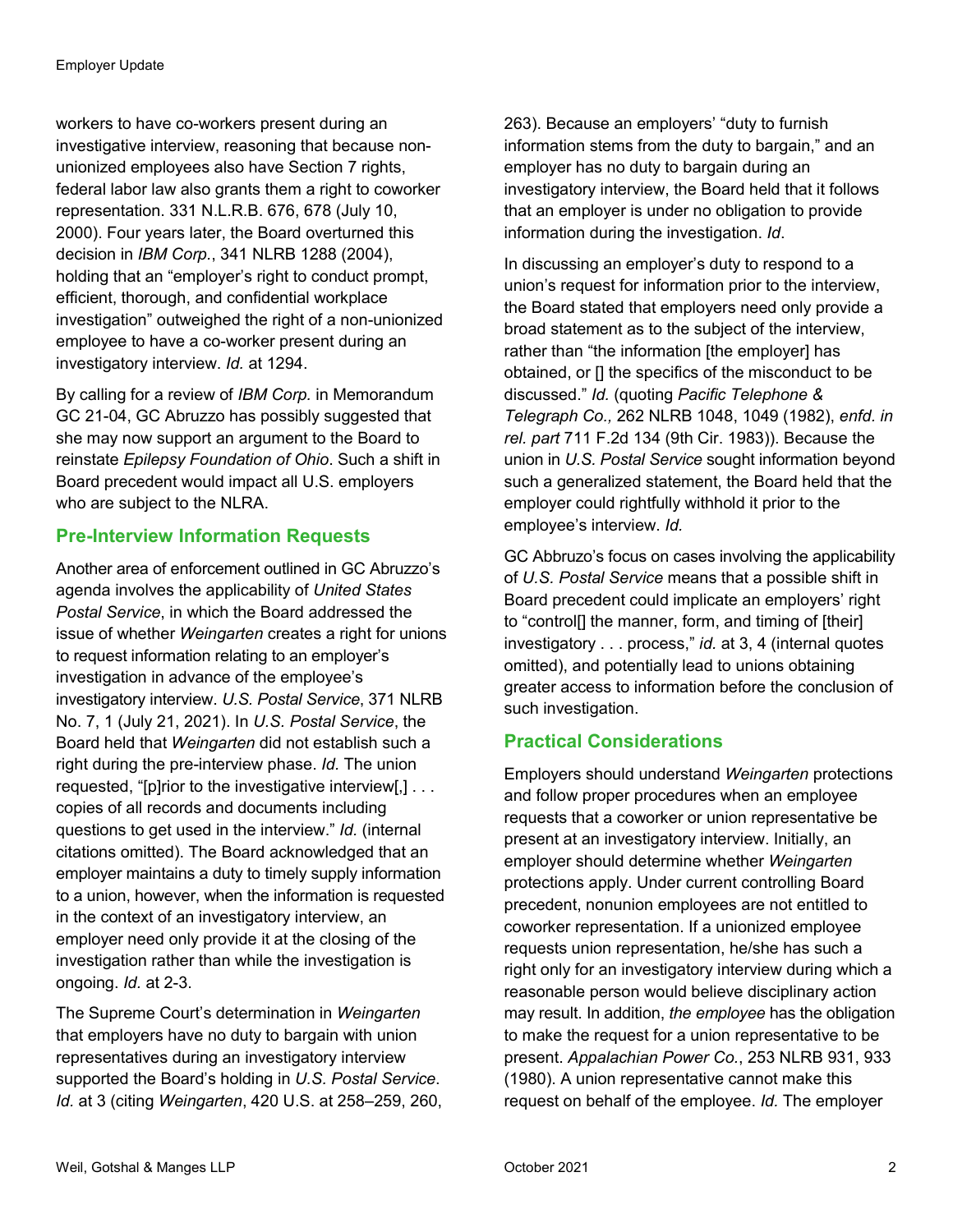is not obligated to inform an employee of his or her *Weingarten* rights. Nor must the employer volunteer to provide an employee with a representative.

Determining whether an interview in a unionized setting is investigatory and subject to *Weingarten*  protections depends on the purpose of the interview. An interview is considered investigatory when a substantial purpose of the interview is to gather factual information to support disciplinary action that the employer is considering. If the employer knows that it does not intend to take disciplinary action, an employer may wish to issue a pre-interview notification to the employee to diminish the employee's reasonable belief that the meeting will result in disciplinary action.

While certain interviews may not be deemed investigatory at the outset, that may change based on follow-up questions and how the conversation progresses. For example, *Weingarten* protections would apply to meetings where the employer issues a disciplinary warning during a meeting and, notwithstanding the employee's request for union representation, questions the employee about performance issues. *See Gen. Die Casters, Inc.*, 358 NLRB 742 (2012). Employers may wish to request that supervisors maintain a record of the purpose and subject matter of investigatory interviews. Such records would provide contemporaneous evidence as to whether a meeting started out as investigatory or became investigatory during the course of the interview, and help the employer to defend against an employee's claim that he or she was denied *Weingarten* protections.

While *Weingarten* rights currently afford unionized employees certain protections, the Supreme Court explained that these protections should not interfere with employers' legitimate prerogatives, including the right to control an investigation. *Weingarten*, 420 U.S. at 258. Once an employee requests representation and the employer determines that *Weingarten* applies, employers can either grant the request, cancel the interview, or offer the employee the option either to be interviewed unaccompanied or have no interview at all. *Id.* Thus, employers maintain the right to seek to conduct the interview without the presence of representation, but only after confirming that the

employee voluntarily agrees to proceed without representation. *Id.* at 258-59. In the event the employee agrees to proceed voluntarily, employers should document the employee's decision to help defend against an employee's subsequent claim that he or she was denied representation and forced to proceed with the interview involuntarily. Should the employee refrain from participating and choose to forego any benefits to be derived from an interview, the employer may proceed with its investigation and carry out discipline based on information acquired from other sources. *Id.* at 259. Under any of these circumstances, employers have no obligation to justify their decisions to the employee. *Id.* at 258. As such, employers should consider whether the presence of a particular representative will interfere with the investigation and whether the employer has sufficient information to proceed with the discipline without a meeting with the employee.

Employees generally have a right to choose their representation, but employers may deny an employee's choice under certain circumstances, for example, where a representative is unavailable and another is available or is personally involved in the investigation. *See Pac. Gas & Elec. Co.*, 253 NLRB 1143, 1151 (1981); *Serv. Tech. Corp.*, 196 NLRB 845, 845 n.1 (1972). Representatives cannot prevent employers from repeatedly questioning the employee and cannot turn the interview into an adversarial proceeding. *New Jersey Bell Tel. Co. & Loc. 827*, 308 NLRB at 279 (1992). However, employers must allow representatives to engage in a pre-interview conference with the employee as well as actively advise employees and seek clarity on questions asked during the interview. *See Washoe Med. Ctr., Inc.*, 348 NLRB 361, 361 (2006); *Weingarten*, 420 U.S. at 260; *Pac. Tel. & Tel. Co. v. N.L.R.B.*, 711 F.2d 134, 137 (9th Cir. 1983).

*Reprinted with permission from the October 6, 2021 edition of the NEW YORK LAW JOURNAL © 2021 ALM Media Properties, LLC. All rights reserved. Further duplication without permission is prohibited. ALMReprints.com – 877-257-3382 - [reprints@alm.com](mailto:reprints@alm.com)*